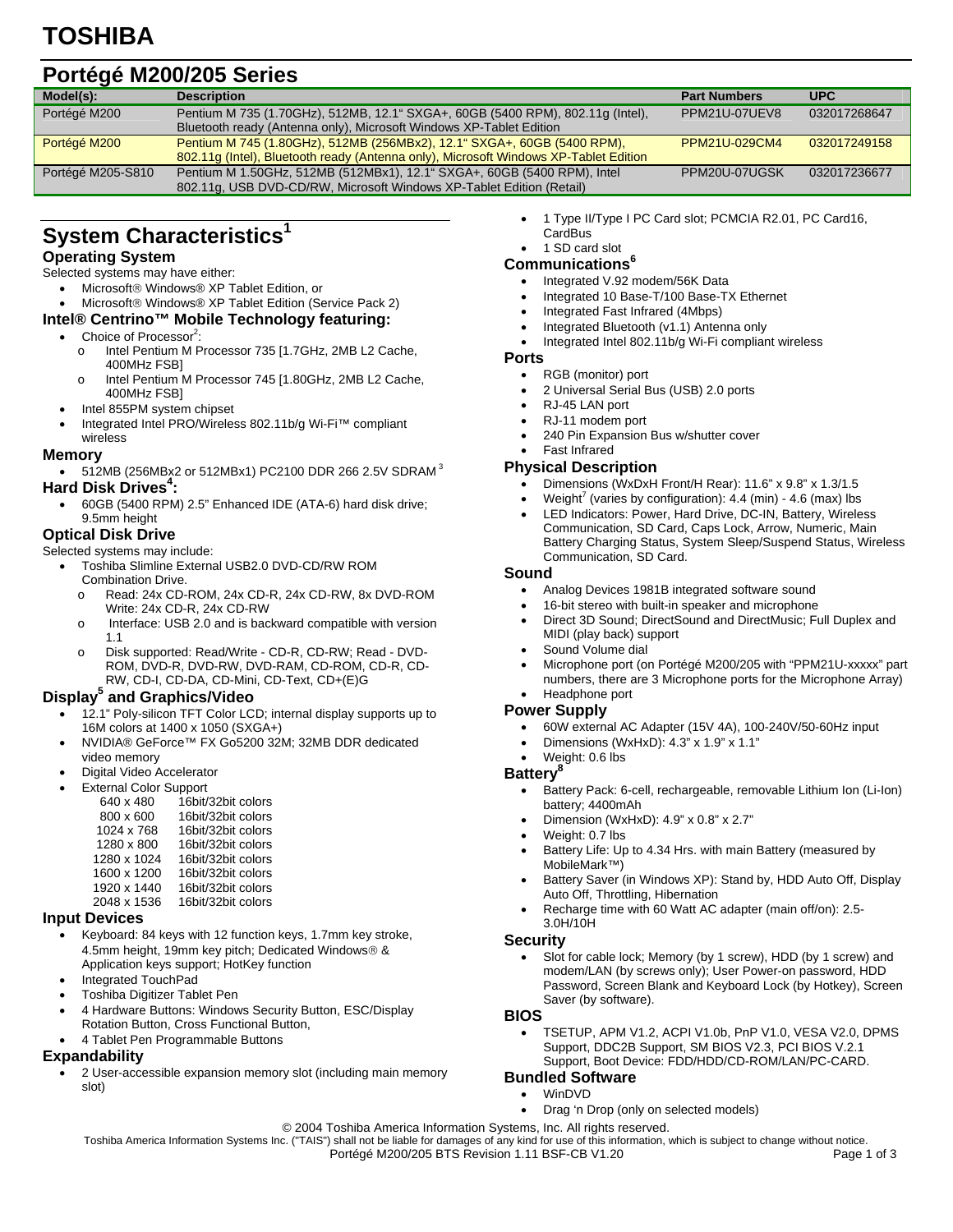# **TOSHIBA**

- Symbol Commander
- Microsoft® Office OneNote™ 2003
- Zinio Reader
- Franklin Covey Tablet Planner (30 Day Trial Version)
- Alias® SketchBook™ (30 Day Trial Version)
- Microsoft Works (M205-S809 only)
- Toshiba Custom Utilities
- Toshiba Audio Effect (for Portégé M200/205 with "PPM21U-xxxxx" part numbers with the Microphone Array)
- Optional Microsoft® Office Small Business Edition 2003
- (M200 models only)

#### **Environmental Specifications**

|                           | Operating                         | Non-Operating                   |
|---------------------------|-----------------------------------|---------------------------------|
| Temperature               | $5^\circ$ to $35^\circ$ C         | -20 $\degree$ to 65 $\degree$ C |
|                           | $(41^{\circ}$ to 95 $^{\circ}$ F) | (-4° to 149°F)                  |
| <b>Thermal Gradient</b>   | 15°C per hour                     | 20°C per hour                   |
|                           | maximum                           | maximum                         |
| <b>Relative Humidity</b>  | 20% to 80%                        | 10% to 95%                      |
| Altitude (relative to sea | -60 to 3000 meters                | -60 to 10,000                   |
| level)                    |                                   | meters                          |
| <b>Shock</b>              | 10G                               | 60G                             |
| <b>Vibration</b>          | 0.5G                              | 1.0G                            |

## **Limited Warranty**

Selected Systems may have either:

- Portégé M200: 3 year parts and labor, 1 year battery; or,
- Portégé M205: 1 year parts, labor, and battery

#### **Limited Warranty Extensions**

Toshiba offers many different warranty extensions and enhanced service plans such as SystemGuard®, At-Home Repair, and Service Express to provide additional support to your notebook PC. For a full description and complete list of programs, please visit www.accessories.toshiba.com

|                               | <b>Models with 3 Year Standard Warranty</b>                         |
|-------------------------------|---------------------------------------------------------------------|
| SWC-PTQQ4V                    | 4th Year Warranty Extension                                         |
| SWP-PQGQ3V                    | 3 Years SystemGuard,                                                |
| SWP-PQQP3V                    | 3 Years Service Express                                             |
| SWP-PQQH3V                    | 3 Years At-Home Repair                                              |
| SWP-PQQN3V                    | 3 Years Business On-Site Repair, Next Business                      |
|                               | Day Response                                                        |
| SWP-PQGP3V                    | 3 Years SystemGuard + Service Express                               |
|                               | See Toshiba Service Plan Agreement for program terms and conditions |
| at www.pcsupport.toshiba.com. |                                                                     |
|                               | <b>Models with 1 Year Standard Warranty</b>                         |
| SWP-PEQQ3V                    | 2nd/3rd Year Warranty Extension,                                    |
| SWP-PEGO3V                    | 3 Years SystemGuard + Warranty Extension                            |
| SWP-PEQP3V                    | 3 Years Service Express + Warranty Extension                        |
| SWP-PEQH3V                    | 3 Years At-Home Repair + Warranty Extension                         |
| CIND DECD21/                  | 2 Voors System Guard L. Senzice Express                             |

SWP-PEGP3V 3 Years SystemGuard + Service Express SWP-PEGH3V 3 Years SystemGuard + At-Home Repair See Toshiba Service Plan Agreement for program terms and conditions

at www.pcsupport.toshiba.com.

### **Accessories**

For additional and most update accessories, please visit www.accessories.toshiba.com.

## **P**<sub>P</sub>

| rower                        |                                                                                         |
|------------------------------|-----------------------------------------------------------------------------------------|
| PA3283U-2ACA                 | Toshiba 75W Global AC Adapter                                                           |
| PA3191U-3BRS                 | Toshiba Primary Li Ion Battery Pack (6 cell)                                            |
| PA3091U-1CHG                 | Toshiba Battery Charger with integrated AC Adapter                                      |
|                              | <b>Memory Upgrades &amp; SD Memory Options</b>                                          |
| KTT3311/512                  | Kingston PC2100/PC2700, 512MB DDR                                                       |
| KTT3311/1G                   | Kingston PC2100/PC2700, 1GB DDR                                                         |
| SD-M2564B3                   | Toshiba 256MB SD (Secure Digital) Card                                                  |
| SD-M5124B3                   | Toshiba 512MB SD (Secure Digital) Card                                                  |
|                              |                                                                                         |
|                              | <b>Primary Hard Drive Upgrades (or Replacements)</b>                                    |
| PA3204U-1H60                 | Toshiba 60GB HDD Kit, (with Bracket) 5400 rpm                                           |
| PA3306U-1H60                 | Toshiba 60GB HDD Kit, (with Bracket) 7200 rpm                                           |
| PA3230U-1H80                 | Toshiba 80GB HDD Kit, (with Bracket) 5400 rpm                                           |
| Backup                       |                                                                                         |
| HDD1232CZP41002              | Toshiba 5GB Type II PC Card HDD w/Back-up                                               |
|                              | software                                                                                |
| UABS2-60.0                   | CMS ABSplus 60GB USB 2.0 Auto Backup System                                             |
| UABS2-80.0                   | CMS ABSplus 80GB USB 2.0 Auto Backup System                                             |
|                              |                                                                                         |
| <b>Optical Drives</b>        |                                                                                         |
| PA3352U-2CD2                 | Toshiba Slimline External USB 2.0 CD-RW/DVD-                                            |
|                              | <b>ROM Combo Drive</b>                                                                  |
| Bluetooth                    |                                                                                         |
| PA3235U-5BTM                 | Toshiba Bluetooth Module Kit (Dealer installed only)                                    |
| PA3370U-1BTM                 | Toshiba Bluetooth SD Card Version 1.2                                                   |
| <b>Cases &amp; Security</b>  |                                                                                         |
| PA1331U-1NCS                 | Toshiba 3-in-1 Portfolio Leather                                                        |
|                              |                                                                                         |
| PA1329U-1NCS<br>PA1330U-1ETC | Toshiba Portege M200 Enhanced Protection Case<br>Toshiba User Harness for M200 Enhanced |
|                              |                                                                                         |
|                              | <b>Protection Case</b>                                                                  |
| NWDEFCL                      | Targus Noteworthy DEFCON CL Cable Lock                                                  |
| Input & Miscellaneous        |                                                                                         |
| PA3316U-2ETC                 | Toshiba Tablet PC Pen                                                                   |
| PA3317U-1ETC                 | Toshiba Tablet PC Reserve Pen                                                           |
| PA1357U-2ETC                 | Toshiba Tablet Pen Tether                                                               |
| PA1336U-1NKB                 | Toshiba USB Keyboard                                                                    |
| PA1337U-1NMS                 | <b>Toshiba USB Optical Scroller Mouse</b>                                               |
| PA1367U-1NMS                 | Toshiba USB Ultra-Mini Retractable Scroller Mouse                                       |
| PA1368U-1NHB                 | Toshiba USB 2.0 Mini 4-Port Hub (w/AC Adapter)                                          |
| PA1371U-1ETC                 | Toshiba Keyboard Protector (Portege)                                                    |
| Expansion                    |                                                                                         |
|                              |                                                                                         |
| PA3109U-1FDD                 | Toshiba USB Floppy Disk Drive Kit                                                       |
| PA3314U-1PRP                 | Toshiba Advanced Port Replicator III w/75W AC                                           |
|                              | Adapter                                                                                 |
| PA3315U-1PRP                 | Toshiba Tablet Multi Dock (see list of options for the                                  |
|                              | Toshiba Tablet Multi Dock below).                                                       |
|                              | <b>Options Available for the Toshiba Tablet Multi Dock</b>                              |
| Secondary HDD Kits           |                                                                                         |
|                              | To use the secondary HDD Kits for extra storage capacity in the Toshiba                 |
|                              | Slim SelectBay, you must also purchase the Toshiba Slim SelectBay                       |
|                              | HDD Adaptor (part number: PA3134U-1ETC).                                                |
| PA3204U-1H60                 | Toshiba 60GB HDD Kit, (with Bracket) 5400 rpm                                           |
| PA3306U-1H60                 | Toshiba 60GB HDD Kit, (with Bracket) 7200 rpm                                           |
| PA3230U-1H80                 | Toshiba 80GB HDD Kit, (with Bracket) 5400 rpm                                           |
| PA3134U-1ETC                 | Toshiba Slim SelectBay HDD Adaptor (Black Bezel)                                        |
|                              | (use only in the Toshiba Tablet Multi Dock)                                             |
| <b>Optical Drives</b>        |                                                                                         |
| PA3137U-3CD2                 | Toshiba Slim SelectBay CD-RW/DVD-ROM Drive Kit                                          |
|                              | (Black)                                                                                 |
| PA3231U-1DV1                 | Toshiba Slim SelectBay DVD Multi Drive Kit (Black)                                      |
| Expansion                    |                                                                                         |
| PA3224U-2ETC                 |                                                                                         |
|                              | Toshiba Bridge Media Adapter (Slim SelectBay                                            |
|                              | device)                                                                                 |

#### **Return Policy**

TAIS does not accept the return of component parts, or bundled software, which have been removed from the PC system. Pro-rata refunds on individual PC components or bundled software, including the operating system, will not be granted. If you wish to return a complete PC system, contact the TAIS dealer where you purchased the product, and comply with the dealer's standard return policies and procedures.

© 2004 Toshiba America Information Systems, Inc. All rights reserved.

Toshiba America Information Systems Inc. ("TAIS") shall not be liable for damages of any kind for use of this information, which is subject to change without notice.<br>Page 2 of 3<br>Page 2 of 3

Portégé M200/205 BTS Revision 1.11 BSF-CB V1.20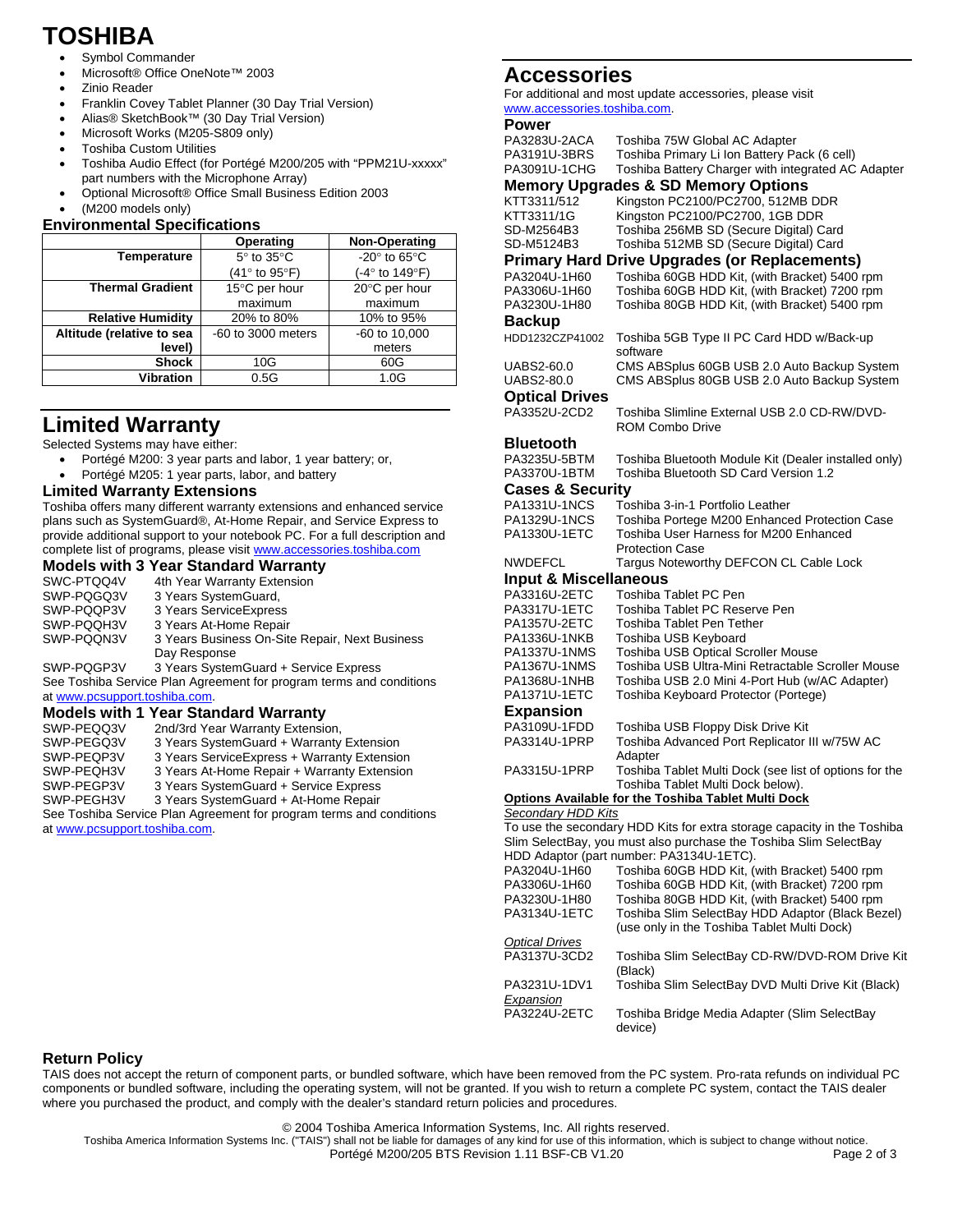# **TOSHIBA**

Portégé, Satellite, Tecra, Slim SelectBay and SystemGuard are registered trademarks and ConfigFree is a trademark of Toshiba America Information Systems, Inc. and/or Toshiba Corporation.

Intel, Celeron, Centrino, Intel Inside, Pentium, the Intel Centrino logo, and the Intel Inside logo are trademarks or registered trademarks of Intel Corporation or its subsidiaries in the United States and other countries.

Microsoft and Windows are registered trademarks and OneNote is a trademark of Microsoft Corporation in the United States and/or other countries. Wi-Fi is a registered certification mark of the Wi-Fi Alliance. The Bluetooth word mark and logos are owned by the Bluetooth SIG, Inc. and any use of such marks by Toshiba is under license.

NVIDIA and GeForce are registered trademarks or trademarks of NVIDIA Corporation in the United States and/or other countries.

BAPCo is a U.S. Registered Trademark of the Business Applications Performance Corporation. MobileMark is a U.S. Registered Trademark of the Business Applications Performance Corporation.

All other trademarks are the property of their respective owners.

 1 While Toshiba has made every effort at the time of publication to ensure the accuracy of the information provided herein, product specifications, configurations, prices, system/component/options availability are all subject to change without notice. For the most up-to-date product information about your computer, or to stay current with the various computer software or hardware options, visit Toshiba's Web site at pcsupport.toshiba.com. The product specifications and configuration information are designed for a product Series. Your particular model may not have all the features and specifications listed or illustrated. For more detailed information about the features and specifications on your particular model, please visit Toshiba's Web site at pcsupport.toshiba.com.<br><sup>2</sup> CDU performance in v

CPU performance in your computer product may vary from specifications under the following conditions:

use of certain external peripheral products

use of battery power instead of AC power

use of certain multimedia games or videos with special effects

• use of standard telephone lines or low speed network connections

- use of complex modeling software, such as high end computer aided design applications
- use of computer in areas with low air pressure (high altitude >1,000 meters or >3,280 feet above sea level)
- use of computer at temperatures outside the range of 5°C to 30°C (41°F to 86° F) or >25°C (77°F) at high altitude (all temperature references are approximate and may vary depending on the specific computer model – please refer to your Resource Guide or visit the Toshiba website at www.pcsupport.toshiba.com for details).

CPU performance may also vary from specifications due to design configuration.

Under some conditions, your computer product may automatically shut-down. This is a normal protective feature designed to reduce the risk of lost data or damage to the product when used outside recommended conditions. To avoid risk of lost data, always make back-up copies of data by periodically storing it on an external storage medium. For optimum performance, use your computer product only under recommended conditions. Read additional restrictions under "Environmental Conditions" in your product Resource Guide. Contact Toshiba Technical Service and Support for more information. 3 <sup>3</sup> Not all memory module combinations may be available. Consult with your Toshiba Sales Representative or, if available, go to config.toshiba.com to

configure your system.<br><sup>4</sup> 4 Cischute (CB) maar 1 Gigabyte (GB) means 1000 x 1000 x 1000 = 1,000,000,000 bytes using powers of 10. The computer operating system, however, reports storage capacity using powers of 2 for the definition of 1 GB = 1024 x 1024 = 1,073,741,824 bytes, and therefore may show less storage capacity. Available storage capacity will also be less if the product includes pre-installed operating system and/or application software. Actual formatted capacity may vary.

 Small bright dots may appear on your TFT display when you turn on your PC. Your display contains an extremely large number of thin-film transistors (TFT) and is manufactured using high-precision technology. Any small bright dots that may appear on your display are an intrinsic characteristic of the TFT manufacturing technology

 $^6$  Due to FCC limitations, speeds of 53 kbps are the maximum permissible transmission rates during download. Actual data transmission speeds will vary depending on line conditions. Wireless connectivity is subject to availability of access points. You might have to purchase additional software, hardware and/or services or pay for phone charges and air time, etc. to achieve the functionality as advertised. 7

Weight may vary depending on product configuration, vendor components, manufacturing variability and options selected. 8

Battery life may vary depending on product model, configuration, applications, power management settings and features utilized. Recharge time varies depending on usage. Battery may not charge while computer is consuming full power. After a period of time, the battery will lose its ability to perform at maximum capacity and will need to be replaced. This is normal for all batteries. To purchase a new battery pack, see the accessories information that shipped with your computer or visit the Toshiba web site at **accessoryfinder.toshiba.com**.

MobileMark™ is a registered trademarks of Business Applications Performance Corporation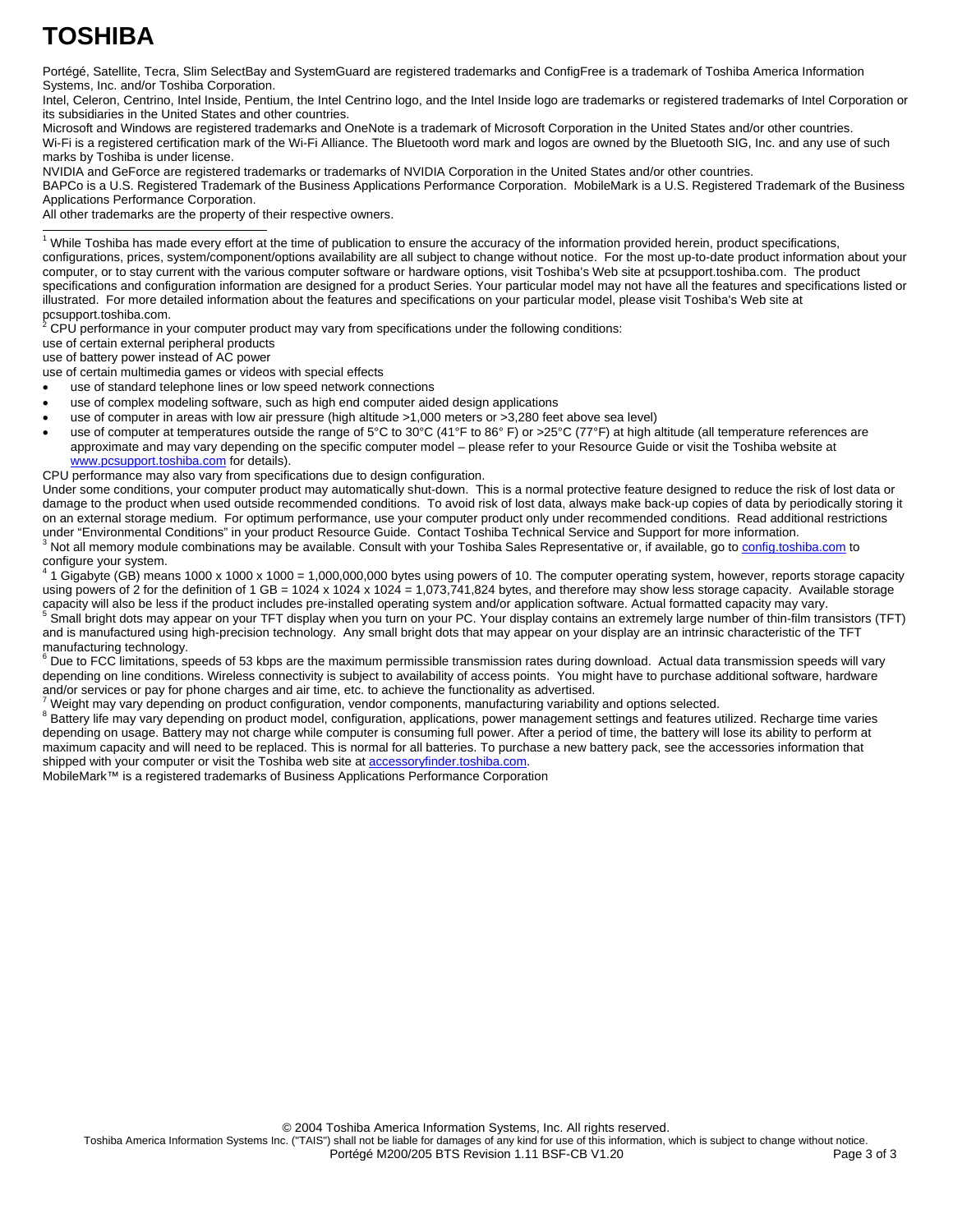## Front with display open

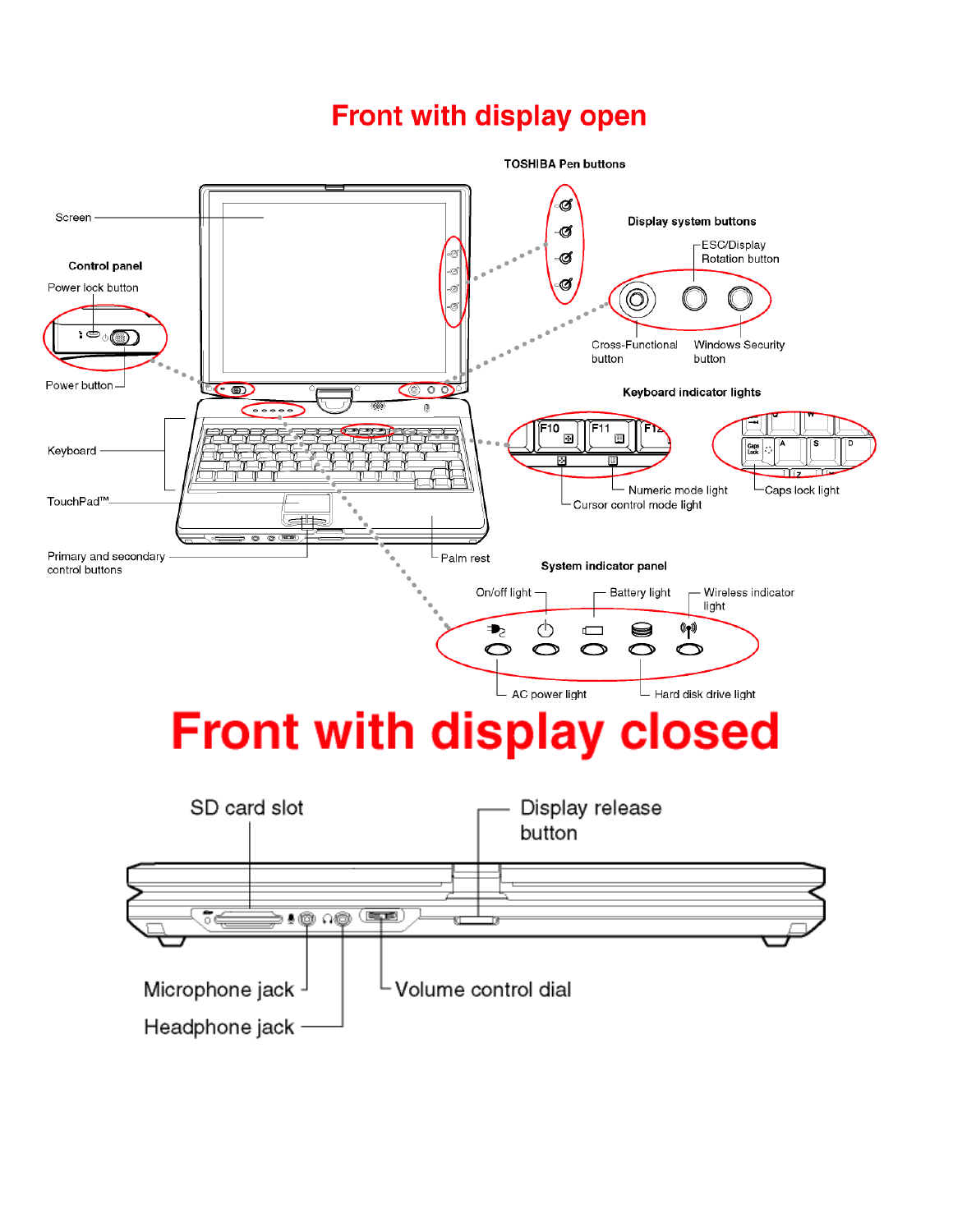# **Left side**